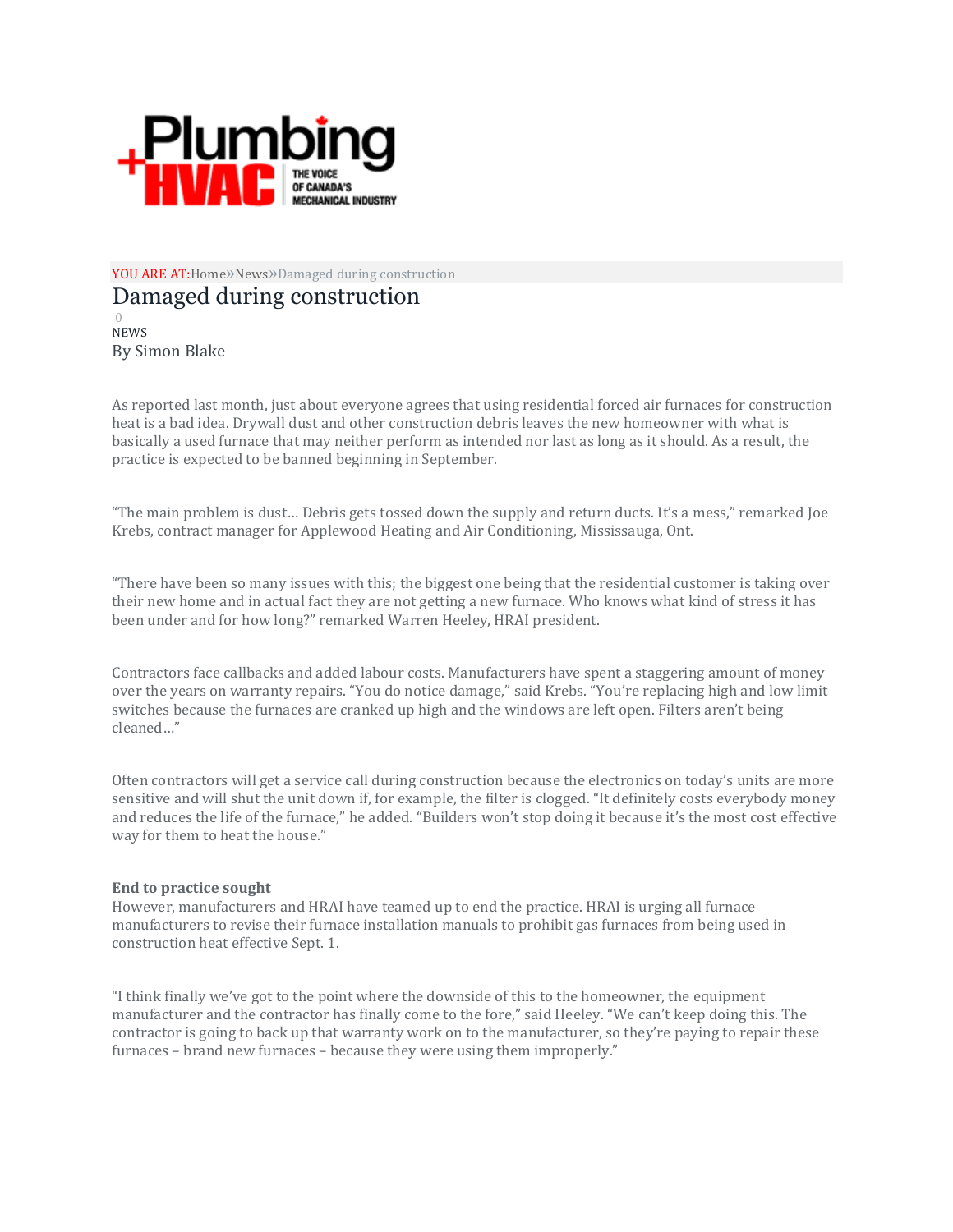There is a significant cost to contractors as well, noted Krebs, because callbacks often occur after the 60-day period during which the manufacturer covers labour, not to mention the cost of having an employee tied up who is needed elsewhere.

At this point, HRAI has the support of all its member forced air furnace manufacturers. However, it only takes one manufacturer to defeat the plan. "If one breaks rank, then he has an advantage with whatever builder he is selling to," Heeley noted.

## **Code change ruled out**

HRAI decided against trying to get the CSA B149 gas code changed to prohibit the practice. If manufacturer's instructions prohibit it, the code would back them up because furnaces must be installed and operated in accordance with the manufacturers instructions.

"The authorities more or less said that's really the furnace manufacturer's issue; if you don't want your product used that way, then you have to state that in your instructions …" said Heeley.

It hasn't always been than way, reported HRAI in a position paper released Jan. 29.

Until 2000, the CSA B149 code prohibited the practice. However, some manufacturers did not specifically state that in their instructions, leading the CSA to revise its gas furnace standard to allow furnaces for construction heat if certain criteria were met.

The Technical Standards and Safety Authority (TSSA) in Ontario realized that this was in conflict with the Ontario Gas Utilization Code and subsequently, on Feb. 1, 2000, stated that gas furnaces could be used for construction heat where permitted by manufacturer's instructions and where manufacturers have issued letters of authorization to inspectors to allow it.

And that's when the problems began. A significant number of HRAI members voiced concern that contractors and builders were not, for the most part, complying with TSSA's advisory, resulting in damage to the furnaces. TSSA staff, at the time, stated that it would be easier to enforce a prohibition as opposed to inspecting for certain criteria.

HRAI had also received a request from the Toronto Residential Air Handlers Group (now the Residential Heating Ventilation Contractors Association or RHVCA) asking manufacturers to change their position and not allow furnaces to be used for construction heat since it quickly became apparent that builders were not ensuring the furnaces and ductwork were cleaned and put in good operating condition. The responsibility therefore fell onto the installing contractors.

Not much has changed in 15 years, except that cleaning the new high efficiency furnaces is even more difficult. If the secondary coil becomes clogged with drywall dust sucked down the return vent, the entire heat exchanger must be pulled to do a proper cleaning.

The inspection process involves more than a quick look – the entire blower assembly must be removed, taken apart and put back together. These steps are seldom done and the furnace operates poorly and doesn't reach its stated efficiency.